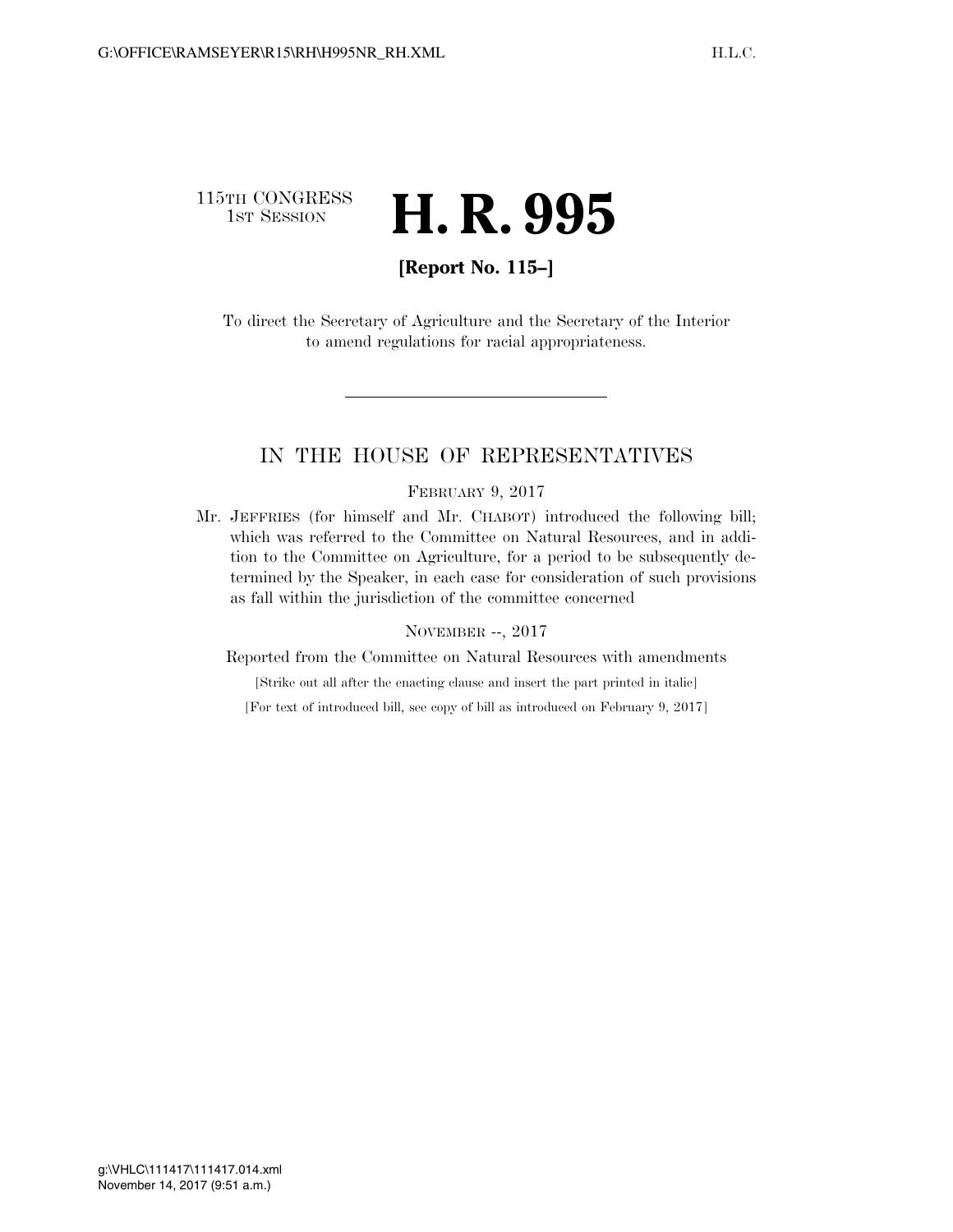# **A BILL**

To direct the Secretary of Agriculture and the Secretary of the Interior to amend regulations for racial appropriateness.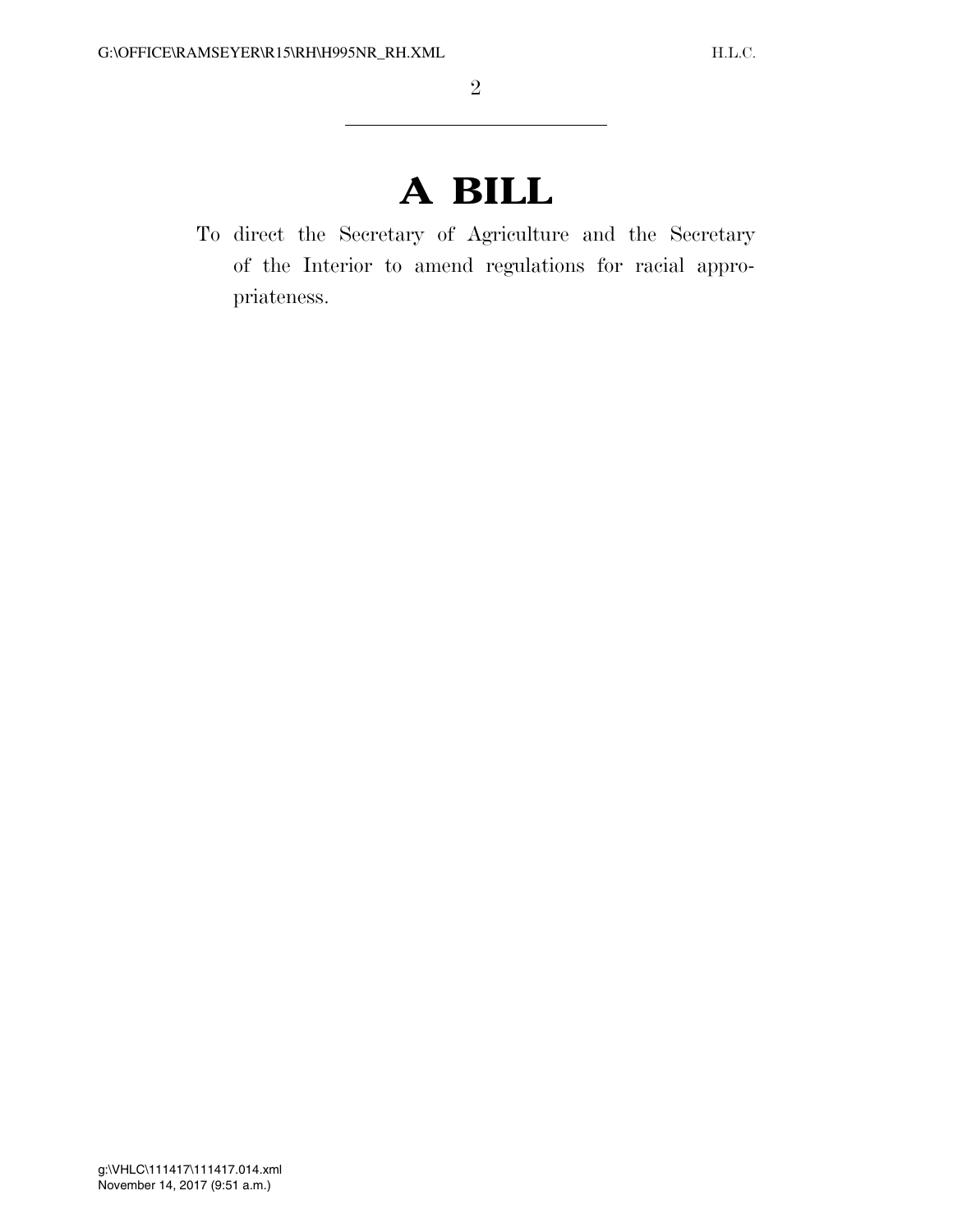*Be it enacted by the Senate and House of Representa- tives of the United States of America in Congress assembled, SECTION 1. SHORT TITLE. This Act may be cited as the ''21st Century Respect Act''. SEC. 2. AMENDMENTS TO REGULATIONS REQUIRED. (a) SECRETARY OF AGRICULTURE.—The Secretary of Agriculture shall amend section 1901.202 of title 7, Code of Federal Regulations, for purposes of— (1) replacing the reference to the term ''Negro or Black'' with ''Black or African American''; (2) replacing the reference to the term ''Spanish Surname'' with ''Hispanic''; and (3) replacing the reference to the term ''Oriental'' with ''Asian American or Pacific Islander''. (b) SECRETARY OF THE INTERIOR.—The Secretary of the Interior shall amend section 906.2 of title 36, Code of Federal Regulations, for purposes of— (1) replacing the references to the term ''Negro'' with ''Black or African American''; (2) replacing the definition of ''Negro'' with the definition of ''Black or African American'' as ''a per- son having origins in any of the Black racial groups of Africa'';*